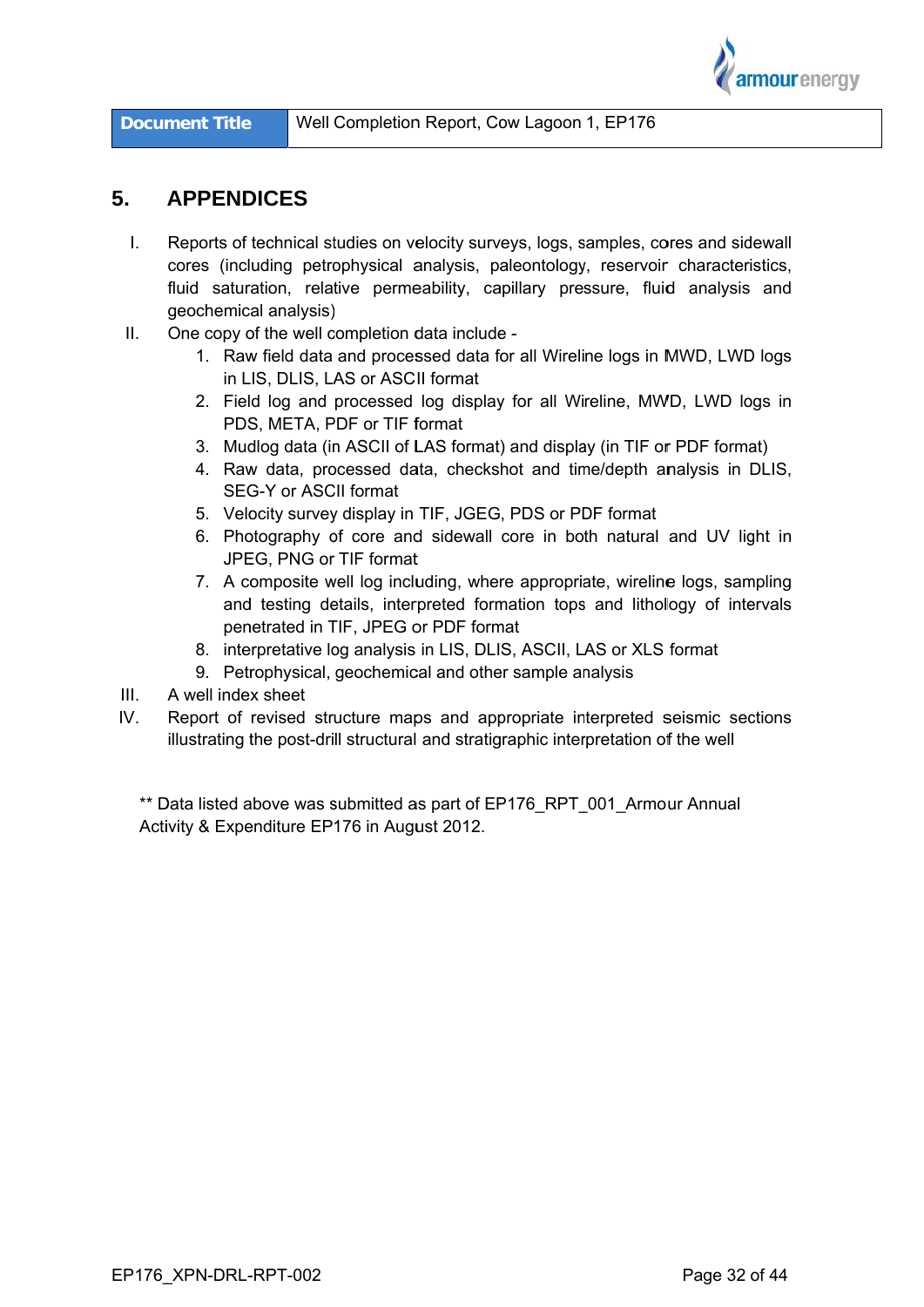

Drill Cuttings - Sample Description

0-6 m: No sample.

6-18 m: SANDSTONE: white to grey, very fine to fine grained, very hard, dolomite cement, angular to sub angular, poor sorted, no visible porosity, graded to DOLOMITIC PACKSTONE: quartzose, brown to cream, minor light grey chert, calcareous in part, ironferruginous oxidized in part, NFSOC.

18-24 m: SANDSTONE: yellow to brown, mottled, very hard, very fine to fine grained, sub angular to sub rounded, siliceous cement, moderate sorted, no visible porosity, NFSOC.

24-36 m: SANDSTONE: brown to pink, mottled in part, hard, very fine to fine grained, sub angular to sub rounded, siliceous cement, moderate sorted, no visible porosity, minor calcite bands grading to DOLOMITIC PACKSTONE, NFSOC.

36-84 m: DOLOMITIC PACKSTONE: dark grey to light grey, hard, no visible porosity, interbedded with SANDSTONE: brown, hard, very fine grained moderate sorted no visible porosity, minor calcite vein, NFSOC.

84-96 m: DOLOMITIC PACKSTONE: moderate grey to light grey, very hard, angular to blocky, dolomitic, no oil visible porosity, trace chert, grading to very fine grained sandstone, NFSOC.

96-108 m: DOLOMITIC PACKSTONE: moderate grey to light grey, dolomitic, very hard, angular to blocky, no visible porosity, trace calcite, NFSOC, CLAYSTONE: moderate grey to brown, dolomitic, hard, sub blocky, waxy, trace calcite, NFSOC.

108-120 m: DOLOMITIC PACKSTONE: moderate grey to light grey, dolomitic, very hard, angular to blocky, no visible porosity, trace calcite, NFSOC, CLAYSTONE: very dark grey to very dark brown, hard, calcareous cement microcrystalline, blocky, waxy, calcite banded, NFSOC.

120-132 m: DOLOMITIC PACKSTONE: light grey, hard, blocky, dolomitic, trace calcite vein, no oil fluorescence, no visible porosity, CLAYSTONE; dark, hard, blocky, dolomitic,

132-144 m: DOLOMITIC PACKSTONE: light grey to light brown, very hard, microcrystalline calcareous cement, blocky, waxy, minor calcareous bands, interbedded with SHALE: dark grey, very hard, dolomitic cement, blocky, NFSOC.

144-174 m: DOLOMITIC PACKSTONE: light grey to light brown, very hard, microcrystalline calcareous cement, blocky, no oil visible porosity, minor calcareous bands, trace siliceous spherules, NFSOC, CLAYSTONE: moderate grey to brown, dolomitic, hard, sub blocky, waxy, trace calcite, NFSOC.

174-186 m: CLAYSTONE: very dark grey, very hard, calcareous cement, microcrystalline, blocky, minor calcareous bands, NFSOC, DOLOMITIC PACKSTONE: grey brown to light grey, hard, blocky, argillaceous in part, microcrystalline, sucrosic in part, minor calcite fragment, no fluorescence, no visible porosity.

186-198 m: DOLOMITIC PACKSTONE: grey brown to light grey, hard, blocky, argillaceous in part, microcrystalline, sucrosic in part, minor calcite fragment, no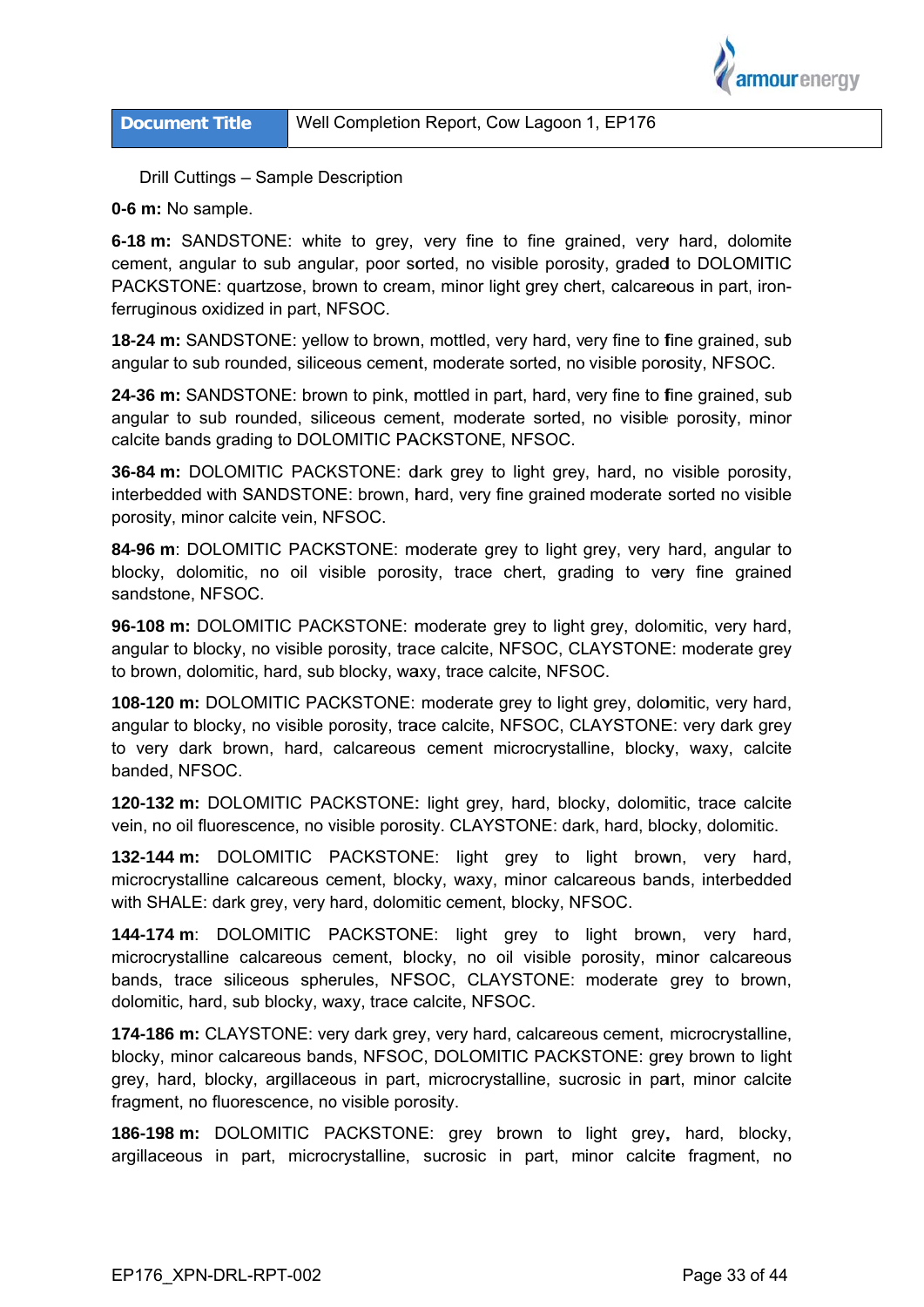

fluorescence, no visible porosity, CLAYSTONE: dark grey to black, hard, blocky, silty in part, no fluorescence, no visible porosity 5% calcareous bands.

**198-222 m:** DOLOMITIC PACKSTONE: grey brown to light grey, hard, blocky, argillaceous in part, microcrystalline, sucrosic in part, minor calcite fragment, no fluorescence, no visible porosity with CLAYSTONE: dark grey to black, hard, blocky, silty in part, no fluorescence, no visible porosity.

222- 240 m: DOLOMITIC PACKSTONE: grey brown to light grey, hard, blocky, argillaceous in part, microcrystalline, sucrosic in part, minor calcite fragment, no fluorescence, no visible porosity.

240-258 m: DOLOMITIC PACKSTONE: grey brown to light grey, hard, blocky, argillaceous in part, microcrystalline, sucrosic in part, minor calcite fragment, no fluorescence, no visible porosity with CLAYSTONE: dark grey to black, hard, blocky, silty in part, no fluorescence, no visible porosity.

258-264 m: DOLOMITIC PACKSTONE: grey brown to light grey, hard, blocky, argillaceous in part, microcrystalline, sucrosic in part, minor calcite fragment, no fluorescence, no visible porosity.

264-270 m: DOLOMITIC PACKSTONE: grey brown to light grey, hard, blocky, argillaceous in part, microcrystalline, sucrosic in part, minor calcite fragment, no fluorescence, no visible porosity with CLAYSTONE: dark grey to black, hard, blocky, silty in part, no fluorescence, no visible porosity.

**270-284 m:** DOLOMITIC PACKSTONE: grey green to light grey, hard, blocky, argillaceous in part, cryptocrystalline, waxy, minor calcite fragment, no fluorescence, no visible porosity with CLAYSTONE: dark grey to black, hard, blocky, silty in part, trace cubic pyrite, no fluorescence, no visible porosity.

284-320 m: DOLOMITIC PACKSTONE: grey to light grey, hard, blocky, argillaceous in part, microcrystalline, sucrosic in part, minor calcite fragment, trace iron-ferruginous stain, no fluorescence, no visible porosity with CLAYSTONE: dark grey to black, hard, blocky, silty in part, no fluorescence, no visible porosity.

**320-329 m:** DOLOMITIC PACKSTONE: grey to light grey, hard, blocky, argillaceous in part, cryptocrystalline, waxy, minor calcite fragment, trace oolitic, no fluorescence, no visible porosity with CLAYSTONE: dark grey to black, hard, blocky, silty in part, no fluorescence, no visible porosity.

**329-334 m:** DOLOMITIC PACKSTONE: grey to light grey, hard, blocky, argillaceous in part, microcrystalline, micro sucrosic, common calcite fragment, minor fluorescence, no visible porosity. DOLOMITIC MUDSTONE: dark grey to black, hard, blocky, silty in part, no fluorescence, no visible porosity with CLAYSTONE: light green grey, very hard, silty in part, quartzitic cement, no fluorescence, no visible porosity.

**334-337 m:** DOLOMITIC PACKSTONE: grey to light grey, hard, blocky, argillaceous in part, microcrystalline, micro sucrosic, common calcite fragment, minor fluorescence, no visible porosity. DOLOMITIC MUDSTONE: dark grey to black, hard, blocky, silty in part, no fluorescence, no visible porosity with CLAYSTONE: light green grey, very hard, silty in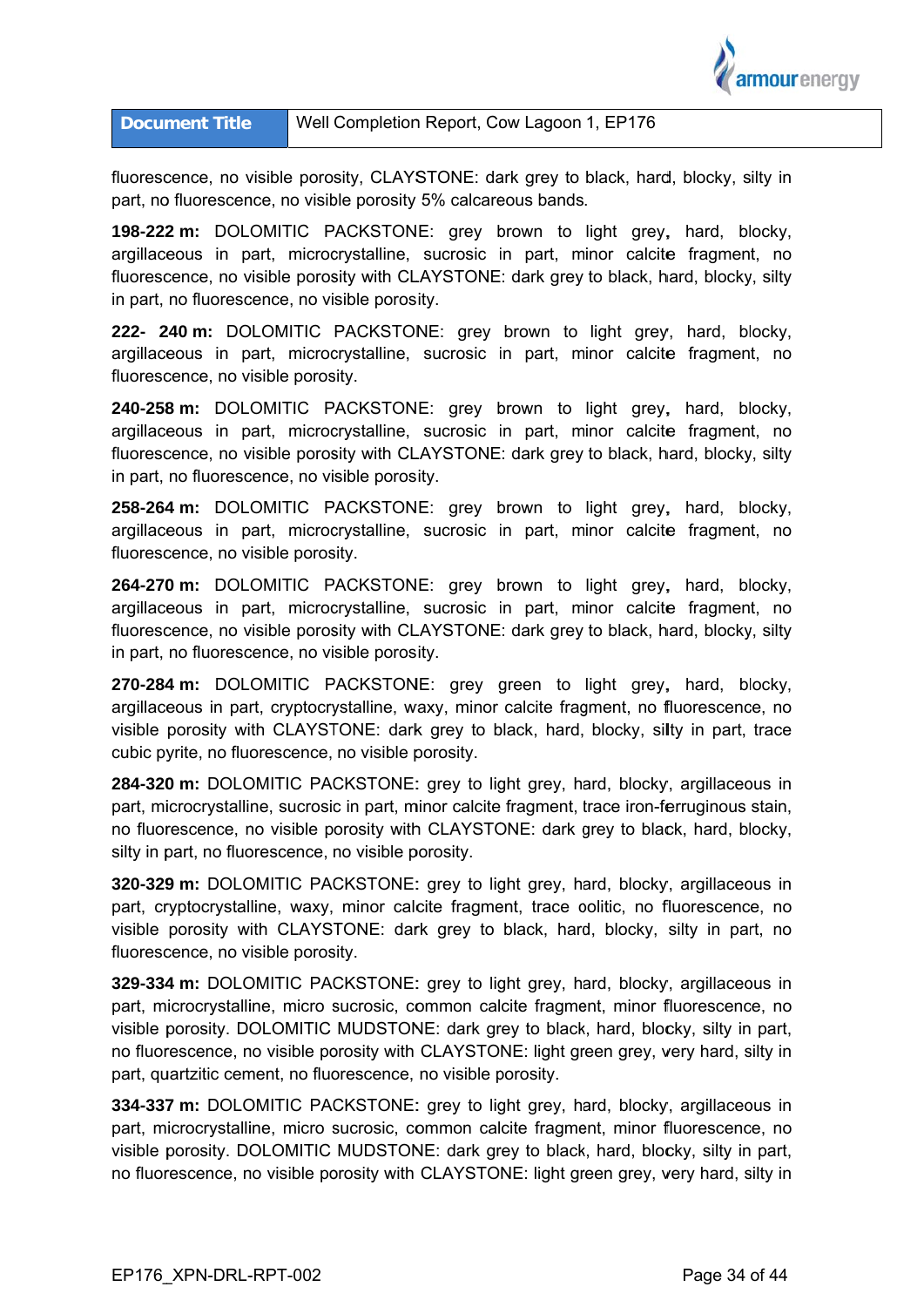

## Well Completion Report, Cow Lagoon 1, EP176 **Document Title**

part, quartzitic cement, no fluorescence, no visible porosity Dull even cut fluorescence of some calcite fragments.

337-340 m: DOLOMITIC PACKSTONE: grey to light grey, hard, blocky, argillaceous in part, microcrystalline, micro sucrosic, common calcite fragment, minor fluorescence, no visible porosity. DOLOMITIC MUDSTONE: dark grey to black, hard, blocky, silty in part, no fluorescence, no visible porosity with CLAYSTONE: light green grey, very hard, silty in part, quartzitic cement, no fluorescence, no visible porosity.

340-358 m: DOLOMITIC PACKSTONE: dark grey to light grey, hard, blocky, argillaceous in part, microcrystalline, micro sucrosic, common calcite fragment, no fluorescence, no visible porosity DOLOMITIC MUDSTONE: dark grey to black, hard, blocky, silty in part.

358-361 m: DOLOMITIC PACKSTONE: dark grey to light grey, hard, blocky, argillaceous in part, microcrystalline, micro sucrosic, common calcite fragment, no fluorescence, no visible porosity. DOLOMITIC MUDSTONE: dark grey to black, hard, blocky, silty in part with dull, even, yellow fluorescence of some fragments, possible calcite?

361-367 m: DOLOMITIC PACKSTONE: dark grey to light grey, hard, blocky, argillaceous in part, microcrystalline, micro sucrosic, common calcite fragment, no fluorescence, no visible porosity. DOLOMITIC MUDSTONE: dark grey to black, hard, blocky, silty in part.

367-370 m: DOLOMITIC PACKSTONE: dark grey to light grey, hard, blocky, argillaceous in part, microcrystalline, micro sucrosic, common calcite fragment, no fluorescence, no visible porosity. DOLOMITIC MUDSTONE: dark grey to black, hard, blocky, silty in part. GRAINSTONE: light grey to white, hard, blocky, tight intercrystalline texture, no fluorescence, no visible porosity.

370-403 m: DOLOMITIC PACKSTONE: dark grey to light grey, hard, blocky, argillaceous, microcrystalline, sucrosic, common calcite fragment, no fluorescence, no visible porosity DOLOMITIC MUDSTONE: dark grey to black, hard, blocky, silty in part.

403-415 m: DOLOMITIC PACKSTONE: dark grey to light grey, hard, blocky, argillaceous, microcrystalline, waxy, calcareous in part, no fluorescence, no visible porosity.

415-430 m: DOLOMITIC PACKSTONE: dark grey to light grey, hard, blocky, argillaceous, microcrystalline, micro sucrosic, calcite fragment common, no fluorescence, no visible porosity.

430-445 m: DOLOMITIC PACKSTONE: dark grey to light grey, hard, blocky, microcrystalline, micro sucrosic to sucrosic in part, calcareous in part, argillaceous in part, trace bedded pyrite, no fluorescence, no visible porosity.

445-451 m: DOLOMITIC PACKSTONE: dark grey to light grey, hard, blocky, microcrystalline, micro sucrosic to sucrosic in part, calcareous in part, argillaceous in part, trace bedded pyrite, no fluorescence, no visible porosity. CLAYSTONE: very dark grey, hard, blocky, slightly dolomitic, silty in part, no oil fluorescence, no visible porosity.

451-472 m: DOLOMITIC PACKSTONE: dark grey to light grey, hard, blocky, microcrystalline, micro sucrosic, no fluorescence, no visible porosity.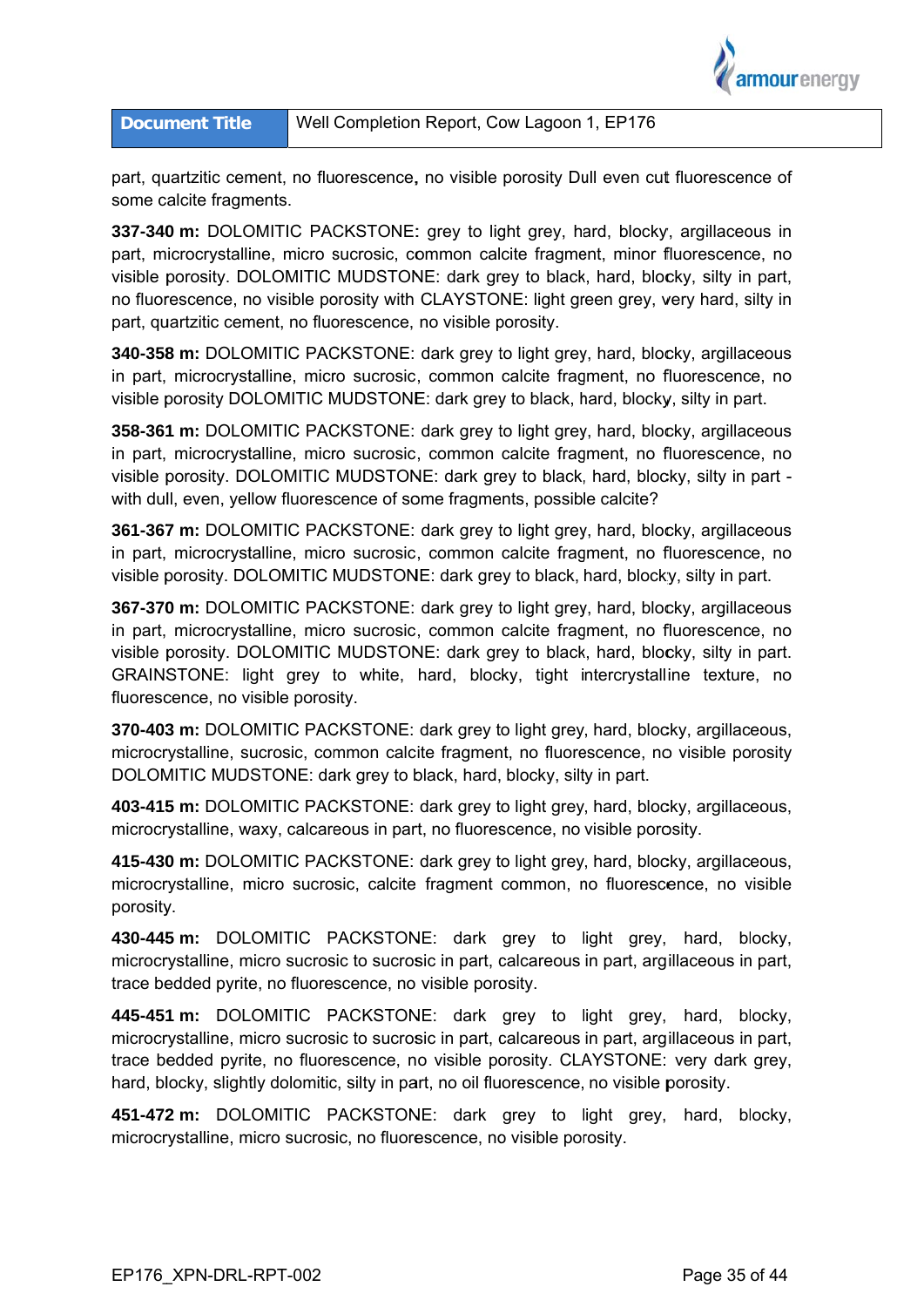

| <b>Document Title</b> | Well Completion Report, Cow Lagoon 1, EP176 |
|-----------------------|---------------------------------------------|
|-----------------------|---------------------------------------------|

472-493 m: DOLOMITIC PACKSTONE: dark grey to light grey, hard, blocky, microcrystalline, sucrosic in part, no fluorescence, no visible porosity.

493-520 m: CLAYSTONE: dark grey to grey, hard, sub blocky, no fluorescence, no visible porosity. DOLOMITIC PACKSTONE: grey to light grey, hard, blocky, microcrystalline, minor calcite fragment, micro sucrosic, no fluorescence, no visible porosity.

520-544 m: DOLOMITIC PACKSTONE: grey to dark grey, hard, blocky, microcrystalline, minor calcite fragment, micro sucrosic, no fluorescence, no visible porosity.y CLAYSTONE: dark grey to black, hard, sub blocky to angular, no fluorescence, no visible porosity.

544-553 m: LIME PACKSTONE: black, hard, blocky, calcitic cement, microcrystalline, minor calcite fragment, no oil fluorescence with LIME MUDSTONE: light grey, hard, quartzitic, calcitic cement, no oil fluorescence, no visible porosity.

**553-568 m:** LIME MUDSTONE: light grey to dark grey, hard, blocky, calcitic cement, microcrystalline, minor calcite fragment, no oil fluorescence with LIME PACKSTONE: grey to dark grey, hard, quartzitic, calcitic cement, no oil fluorescence, no visible porosity.

568-613 m: LIME PACKSTONE: black, hard, blocky, calcitic cement, microcrystalline, minor calcite fragment, no oil fluorescence with LIME MUDSTONE: light grey, hard, quartzitic, calcitic cement, no oil fluorescence, no visible porosity.

613-616 m: LIME PACKSTONE: black, hard, blocky, calcitic cement, microcrystalline, minor calcite fragment, no oil fluorescence with LIME MUDSTONE: light grey, hard, quartzitic, calcitic cement, trace pyrite, no oil fluorescence, no visible porosity.

616-619 m: LIME PACKSTONE: black, hard, blocky, calcitic cement, microcrystalline, minor calcite fragment, no oil fluorescence with LIME MUDSTONE: light grey, hard, quartzitic, calcitic cement, no oil fluorescence, no visible porosity.

**619-646 m:** LIME MUDSTONE: black, hard, blocky, dolomitic/calcitic cement, microcrystalline, minor calcite fragment, no oil fluorescence with LIME PACKSTONE: light grey, hard, quartzitic, dolomitic/calcitic cement, no oil fluorescence, no visible porosity grey, hard, quartzitic, dolomitic/calcitic cement, no oil fluorescence, no vis**i**ble porosity<br>**646-658 m:** ARGILLACEOUS LIMESTONE: black, soft to hard, blocky, dolomitic/calcitic

cement, microcrystalline, moderate calcite fragment, no oil fluorescence with LIME PACKSTONE: light grey, hard, quartzitic, calcitic cement, no oil fluorescence, no visible porosity.

658-670 m: ARGILLACEOUS LIMESTONE: black, soft to hard, blocky, dolomitic/calcitic cement, microcrystalline, moderate calcite fragment, no oil fluorescence with LIME PACKSTONE: light grey, hard, quartzitic, calcitic cement, no oil fluorescence, no visible porosity, trace pyrite banded.

670-724 m: ARGILLACEOUS LIMESTONE: black, soft to hard, blocky, dolomitic/calcitic cement, microcrystalline, moderate calcite fragment, no oil fluorescence with LIME PACKSTONE: light grey, hard, quartzitic, calcitic cement, no oil fluorescence, no visible porosity.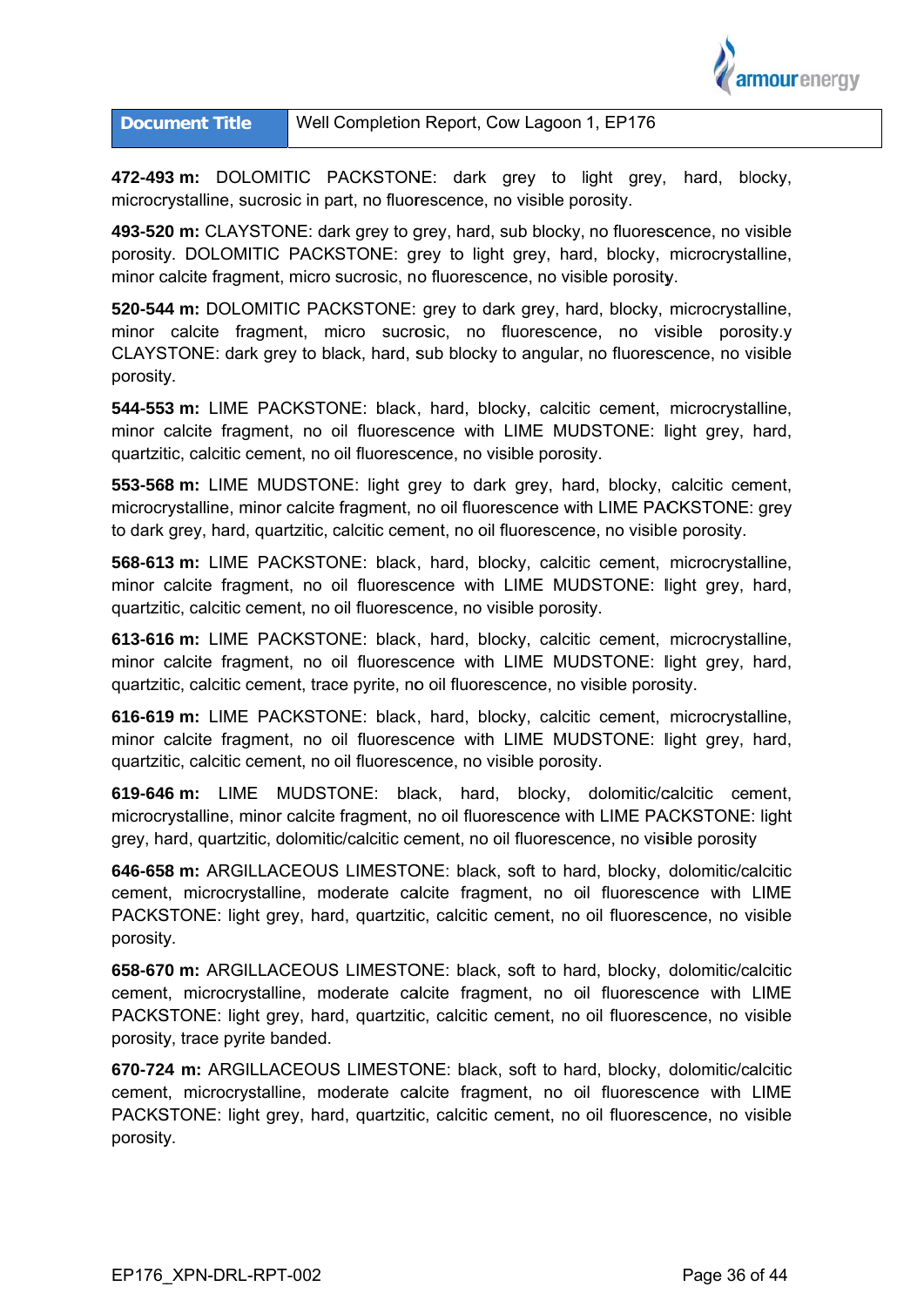

724-739 m: ARGILLACEOUS LIMESTONE: black, hard, blocky, calcitic cement, microcrystalline, moderate calcite fragment, no oil fluorescence with LIME PACKSTONE: light grey, hard, quartzitic, calcitic cement, no oil fluorescence, no visible porosity.

739-766 m: ARGILLACEOUS LIMESTONE: black, soft to hard, blocky, microcrystalline, minor quartz grains, trace calcite fragment, no oil fluorescence with DOLOMITIC PACKSTONE: light grey, hard, quartzitic, dolomitic/calcitic cement, no oil fluorescence, no visible p porosity.

**766-772 m:** ARGILLACEOUS DOLOMITE: black, soft to hard, blocky, microcrystalline, minor quartz grains, no oil fluorescence, no visible porosity, weak dolomite cement with DOLOMITIC PACKSTONE: light grey, hard, quartzitic, dolomitic / calcareous cement, no oil fluorescence, no visible porosity and SANDSTONE: white angular euhedral grained, calcare ous cemen t, thin bedd ed.

772-789 m: ARGILLACEOUS DOLOMITE: black, soft to hard, blocky, microcrystalline, minor quartz grains, no oil fluorescence, no visible porosity, weak dolomite cement with dolomitic PACKSTONE: light grey, hard, quartzitic, dolomitic/calcareous cement, no oil fluorescence, no visible porosity.

**789-804 m:** ARGILLACEOUS LIMESTONE: grey to dark grey, very hard, microcrystalline, very calcareous cement, with light grey grainstone bands, quartzitic in part, calcareous cement, no oil fluorescence, no visible porosity.

**804-813 m:** LIME PACKSTONE: black, soft to hard, blocky, minor pyrite, no oil fluorescence, no visible porosity, calcareous cement, silty in part, no oil fluorescence, no visible p porosity.

813-816 m: ARGILLACEOUS LIMESTONE: black, hard, blocky, micaceous, minor calcite fragment, no oil fluorescence, no visible porosity, calcareous cement, disseminated pyrite, with ARGILLACEOUS DOLOMITE: white light grey, hard, quartzitic, dolomite / calcareous cement, no oil fluorescence, no visible porosity, with SANDSTONE: quartz sub-rounded grained, thin bedded.

816-819 m: ARGILLACEOUS LIMESTONE: black, hard, blocky, micaceous, minor calcite fragment, no oil fluorescence, no visible porosity, calcareous cement, disseminated pyrite, with ARGILLACEOUS DOLOMITE: white light grey, hard, quartzitic, dolomite / calcareous cement, no oil fluorescence, no visible porosity, with SANDSTONE: quartz sub-rounded grained, thin bedded.

819-825 m: ARGILLACEOUS LIMESTONE: black, hard, blocky, micaceous, minor calcite fragment, no oil fluorescence, no visible porosity, calcareous cement, disseminated pyrite, with ARGILLACEOUS DOLOMITE: white light grey, hard, quartzitic, dolomite / calcareous cement, no oil fluorescence, no visible porosity, with SANDSTONE: quartz sub-rounded grained, thin bed.

825-837 m: LIME PACKSTONE: grey to dark grey, hard, blocky, very calcareous, micritic, dense, microcrystalline, NFSOC.

837-855 m: LIMESTONE: light grey to dark grey, hard, very calcareous, micro oolite/micro sucrosic texture, cryptocrystalline, common calcite, NFSOC.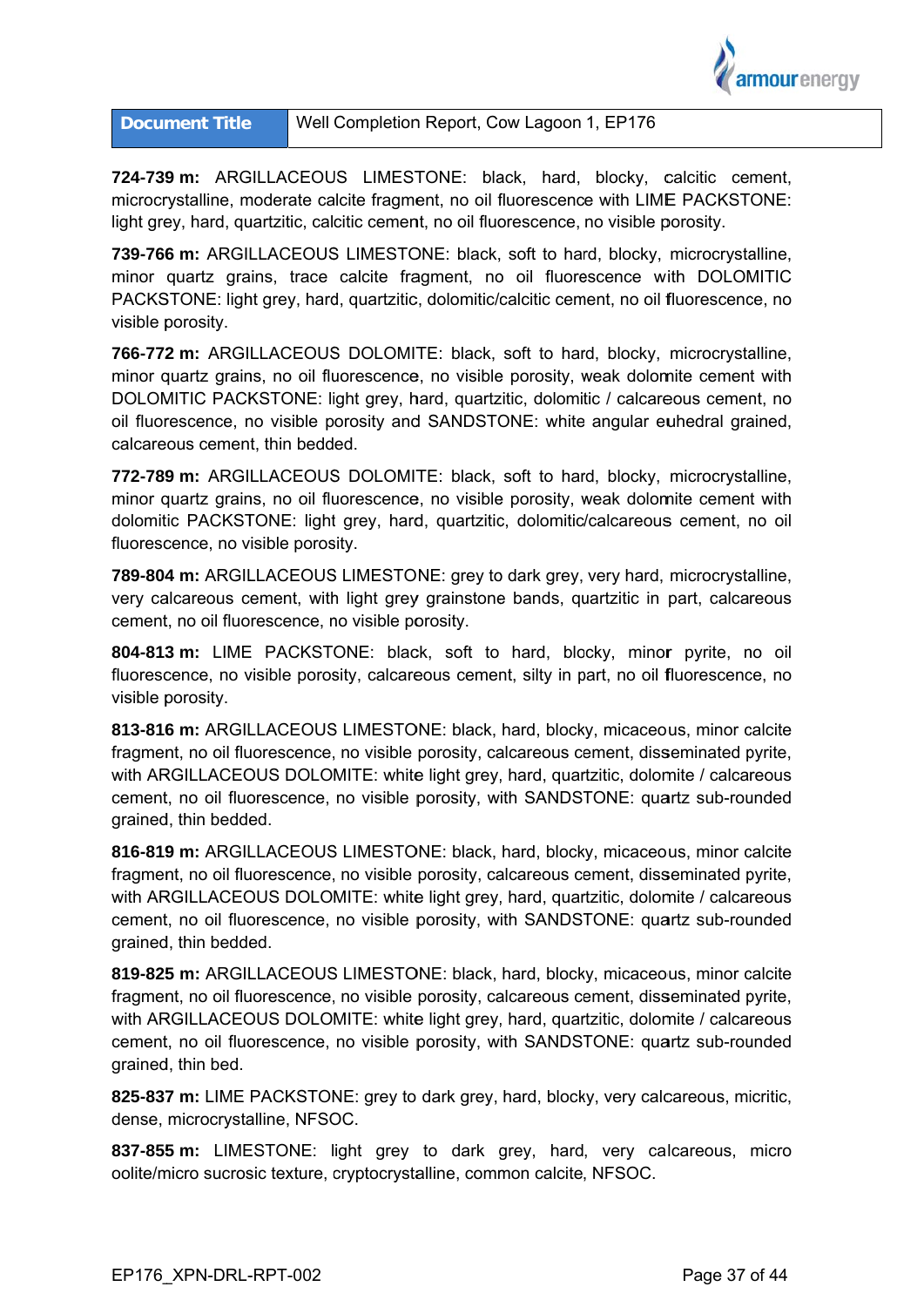

## Well Completion Report, Cow Lagoon 1, EP176 **Document Title**

855-894 m: LIME PACKSTONE: dark grey to black, hard, blocky, very calcareous, micritic, dense, microcrystalline, common calcite fragment, trace dolomite, no fluorescence, no visible porosity

894-909 m: ARGILLACEOUS LIMESTONE: dark grey, hard, sub blocky, microcrystalline, dolomite in part, trace calcite fragment, no fluorescence, no visible porosity

909-915 m: LIME PACKSTONE: dark grey to black, hard, blocky, very calcareous, micritic, dense, microcrystalline, common calcite fragment, trace dolomite, no fluorescence, no visible porosity

915-933 m: ARGILLACEOUS LIMESTONE: dark grey, hard, sub blocky, microcrystalline, dolomite in part, trace calcite fragment, no fluorescence, no visible porosity.

933-954 m: LIME PACKSTONE: dark grev to black, hard, blocky, very calcareous, micritic, dense, microcrystalline, common calcite fragment, trace dolomite, no fluorescence, no visible porosity.

954-981 m: ARGILLACEOUS LIMESTONE: dark grey to black, hard, sub blocky, cryptocrystalline, dolomite in part, trace calcite fragment, no fluorescence, no visible porosity.

981-990 m: LIMESTONE: dark grey to black, hard, sub blocky, cryptocrystalline to microcrystalline, dolomite in part, trace calcite fragment, no fluorescence, no visible porosity.

990-1011 m: LIMESTONE: dark grey to black, light brown in part, hard, sub blocky, microcrystalline, crystalline in part, sucrosic in part, very calcareous, dolomite in part, trace calcite fragment, no fluorescence, no visible porosity DOLOMITIC PACKSTONE: dark grey, hard, sub blocky, dense, microcrystalline, no fluorescence, no visible porosity.

1011-1014 m: LIMESTONE: dark grey to black, hard, blocky, microcrystalline, crystalline in part, sucrosic in part, very calcareous, dolomite in part, common calcite fragment, trace pyrite, no fluorescence, no visible porosity.

1014-1020 m: CALCITIC SANDSTONE: grey, hard, blocky, very carbonaceous, quartzitic, fine grained, calcareous, oolitic, no fluorescence, no visible porosity

1020-1041 m: ARGILLACEOUS LIMESTONE: dark grey, light brown in part, hard, sub blocky, microcrystalline to crystalline, tight, sucrosic in part, minor calcite fragment, no fluorescence, no visible porosity.

1041-1056 m: ARGILLACEOUS LIMESTONE: dark grey, hard. sub blocky. microcrystalline to crystalline, tight, dolomite in part, minor calcite fragment, calcite veinlets, no fluorescence, no visible porosity.

1056-1074 m: ARGILLACEOUS LIMESTONE: hard, dark grey, sub blocky, microcrystalline, tight, dolomite in part, minor calcite fragment, no fluorescence, no visible porosity

1074-1090 m: ARGILLACEOUS LIMESTONE: dark grey to black, hard, blocky, sucrosic, tight, no fluorescence, no visible porosity CALCITIC SANDSTONE: grey to light grey, firm, amorphous, very fine grained, argillaceous, no fluorescence, no visible porosity.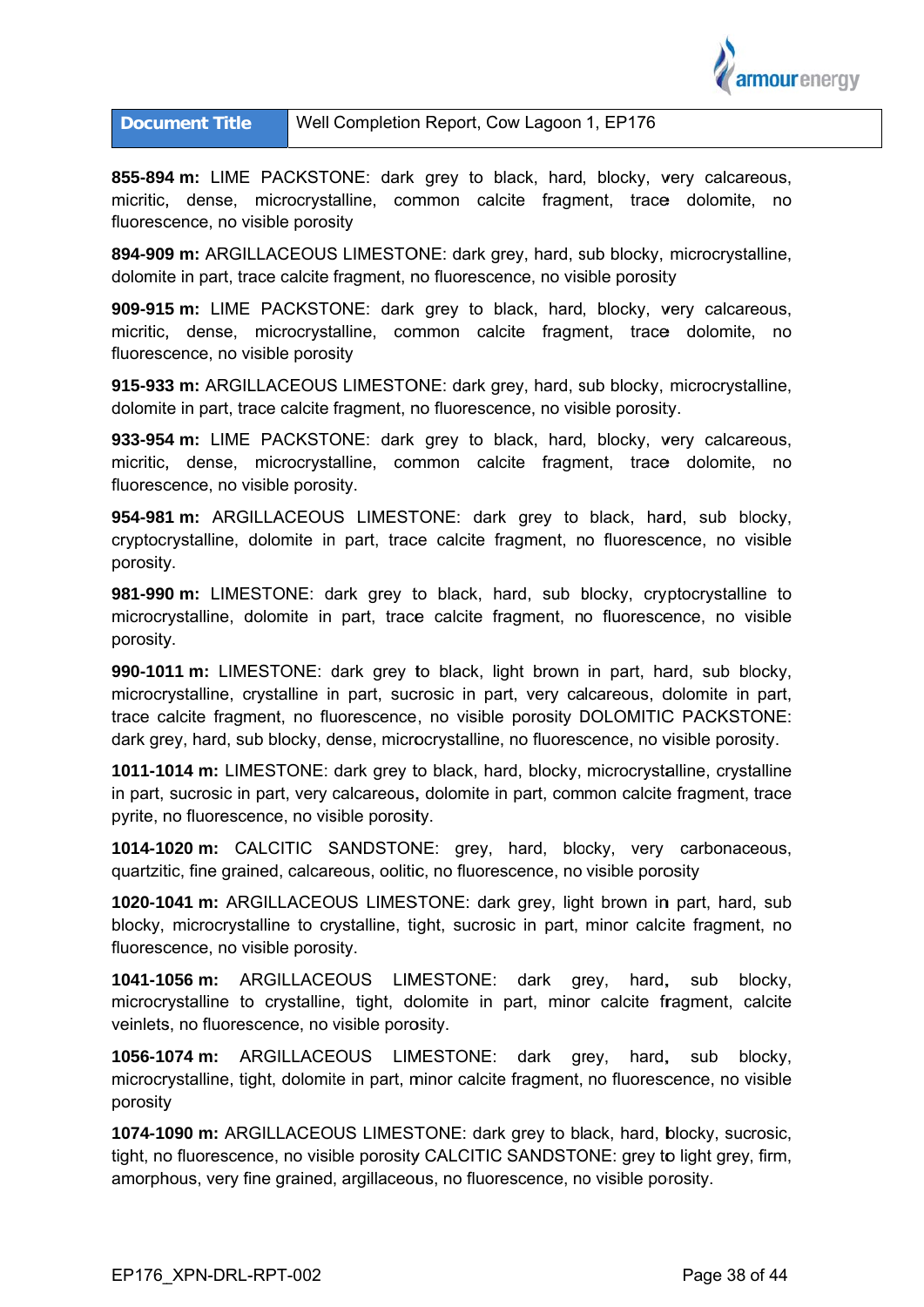

1090-1114 m: LIMESTONE: light grey to grey, hard, blocky, microcrystalline, dense, very calcareous, no fluorescence, no visible porosity

**1114-1129 m:** LIMESTONE: light grey to dark grey, carbonaceous, hard, blocky, microcrystalline, dense, very calcareous, no fluorescence, no visible porosity with CLAYSTONE: dark grey, very hard, blocky, very calcareous, local silty, no fluorescence, no visib ble porosity.

no visible porosity.<br>**1129-1150 m:** ARGILLACEOUS LIMESTONE: grey to light grey, carbonaceous, hard, blocky, microcrystalline, dense, very calcareous, minor calcite veins, no fluorescence, no visible porosity, trace fine disseminated clay particles within limestone.

**1150-1159 m:** ARGILLACEOUS LIMESTONE: grey to dark grey, carbonaceous, hard, blocky, microcrystalline, dense, very calcareous, minor calcite veins, no fluorescence, no visible porosity, with trace CLAYSTONE: dark grey, hard, blocky, very calcareous.

**1159-1198 m:** ARGILLACEOUS LIMESTONE: dark grey, carbonaceous, hard, very calcareous, blocky, microcrystalline, dense, minor calcite veins, no fluorescence, no visible porosity, no visible sedimentary structures, massive.

**1198-1237 m:** ARGILLACEOUS LIMESTONE: dark grey, carbonaceous, hard, partly dolomitic increasing, blocky, microcrystalline, dense, minor calcite veins, no fluorescence, no visible porosity, no visible sedimentary structures, massive, recrystallized calcareous cement, increasing clay content.

1237-1249 m: ARGILLACEOUS LIMESTONE: dark grey, carbonaceous, hard, partly dolomitic increasing, blocky, microcrystalline, dense, minor calcite veins, no fluorescence, no visible porosity, no visible sedimentary structures, massive, recrystallized calcareous cement, increasing clay content. Banded pyrite, very fine grained.

1249-1255 m: ARGILLACEOUS LIMESTONE: dark grey, carbonaceous, hard, partly dolomitic increasing, blocky, microcrystalline, dense, minor calcite veins, no fluorescence, no visible porosity, no visible sedimentary structures, massive, recrystallized calcareous cement, increasing clay content. Trace galena; very fine grained, on fracture surface and as "massive" pieces.

1255-1270 m: ARGILLACEOUS LIMESTONE: dark grey, carbonaceous, hard, partly dolomitic increasing, blocky, microcrystalline, dense, minor calcite veins, no fluorescence, no visible porosity, no visible sedimentary structures, massive, recrystallized calcitic/dolomitic cement, with argillaceous dolomite: dark grey, hard, microcrystalline, carbona aceous**.** 

1270-1273 m: ARGILLACEOUS LIMESTONE: dark grey, carbonaceous, hard, partly dolomitic increasing, blocky, microcrystalline, dense, minor calcite veins, no fluorescence, no visible porosity, no visible sedimentary structures, massive, recrystallized calk/dolomitic cement, with argillaceous dolomite: dark grey, hard, microcrystalline, carbonaceous. Trace galena; very fine grained, on fracture surface and as "massive" pieces.

**1273-1279 m:** ARGILLACEOUS LIMESTONE: dark grey, carbonaceous, hard, partly dolomitic increasing, blocky, microcrystalline, dense, minor calcite veins, no fluorescence,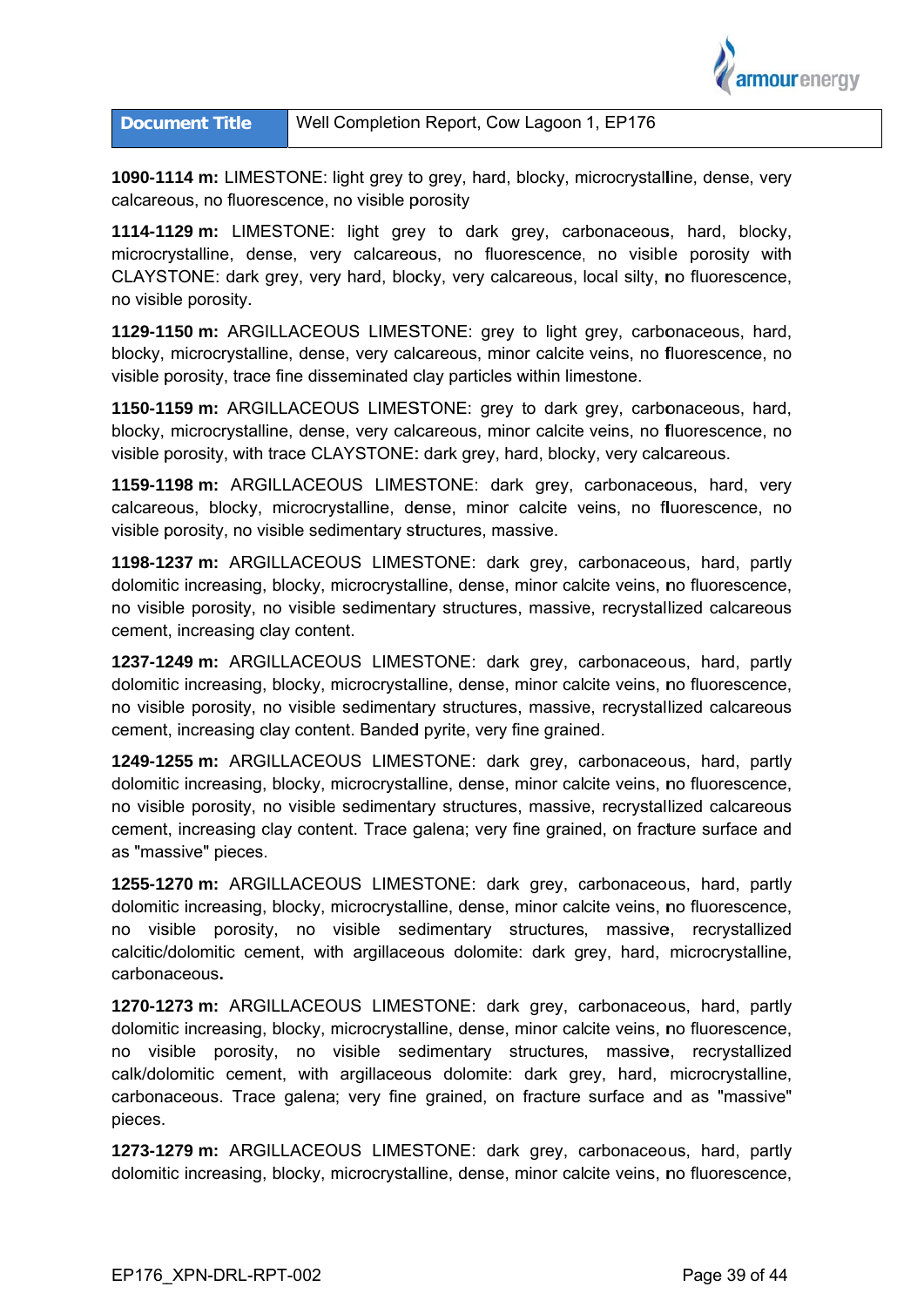

no visible porosity, no visible sedimentary structures, massive, recrystallized calk/dolomitic cement, with argillaceous dolomite: dark grey, hard, microcrystalline, carbonaceous.

1279-1293.2 m: ARGILLACEOUS DOLOMITE: dark grey, hard, blocky, microcrystalline, dense, carbonaceous in part, minor calcite vein, no sedimentary structure, no fluorescence, no visible porosity

1293.2-1296 m: ARGILLACEOUS DOLOMITE: dark grev, hard, dense, blocky, microcrystalline, carbonaceous, NFSOC, with minor LIME PACKSTONE: buff-light grey, quartzose, very calcareous, thin bedded.

1299-1305 m: ARGILLACEOUS DOLOMITE: dark grey, hard, blocky, microcrystalline, dense, carbonaceous in part, minor calcite vein, no sedimentary structure, no fluorescence, no visible porosity Trace galena.

1305-1311 m: Argillaceous DOLOMITE: dark grey, hard, blocky, microcrystalline, dense, carbonaceous in part, minor calcite vein, no sedimentary structure, no fluorescence, no visible porosity

1311-1314 m: ARGILLACEOUS DOLOMITE: dark grev. hard. blocky. microcrystalline. dense, carbonaceous in part, minor calcite vein, no sedimentary structure, no fluorescence, no visible porosity with 10% sphalerite: light grey to white, moderate even yellow to purple direct fluorescence, minor galena and pyrite.

1314-1344 m: ARGILLACEOUS DOLOMITE: dark grey, hard, blocky, microcrystalline, dense, carbonaceous in part, minor calcite vein, no sedimentary structure, no fluorescence, no visible porosity with 10% sphalerite: light grey to white, moderate even yellow to purple direct fluorescence, minor galena and pyrite. Dolomitic PACKSTONE: light white grey to grey, hard, blocky, microcrystalline, tight intercrystalline fabric, no sedimentary structure, minor calcite fragment, trace pyrite, sphalerite and galena, 0-5% dull to moderate vellow to purple direct fluorescence, no cut fluorescence, no visible porosity

1344-1347 m: ARGILLACEOUS DOLOMITE: dark grey, hard, blocky, microcrystalline, dense, carbonaceous in part, minor calcite vein, no sedimentary structure, no fluorescence, no visible porosity with 10% sphalerite: light grey to white, moderate even yellow to purple direct fluorescence, minor galena and pyrite. LIME PACKSTONE:, light grey to grey, very hard, dense, cryptocrystalline, dolomitic in part, trace disseminated pyrite and galena, no sedimentary structure, minor calcite fragment, minor mineral fluorescence, no visible porosity, 0-5% dull to moderate yellow to purple direct fluorescence, no cut fluorescence, no visible porosity.

1347-1358 m: LIME PACKSTONE:, light grey to grey, very hard, dense, cryptocrystalline, dolomitic in part, trace disseminated pyrite and galena, no sedimentary structure, minor calcite fragment, minor mineral fluorescence, no visible porosity., 0-5% dull to moderate yellow to purple direct fluorescence, no cut fluorescence, no visible porosity.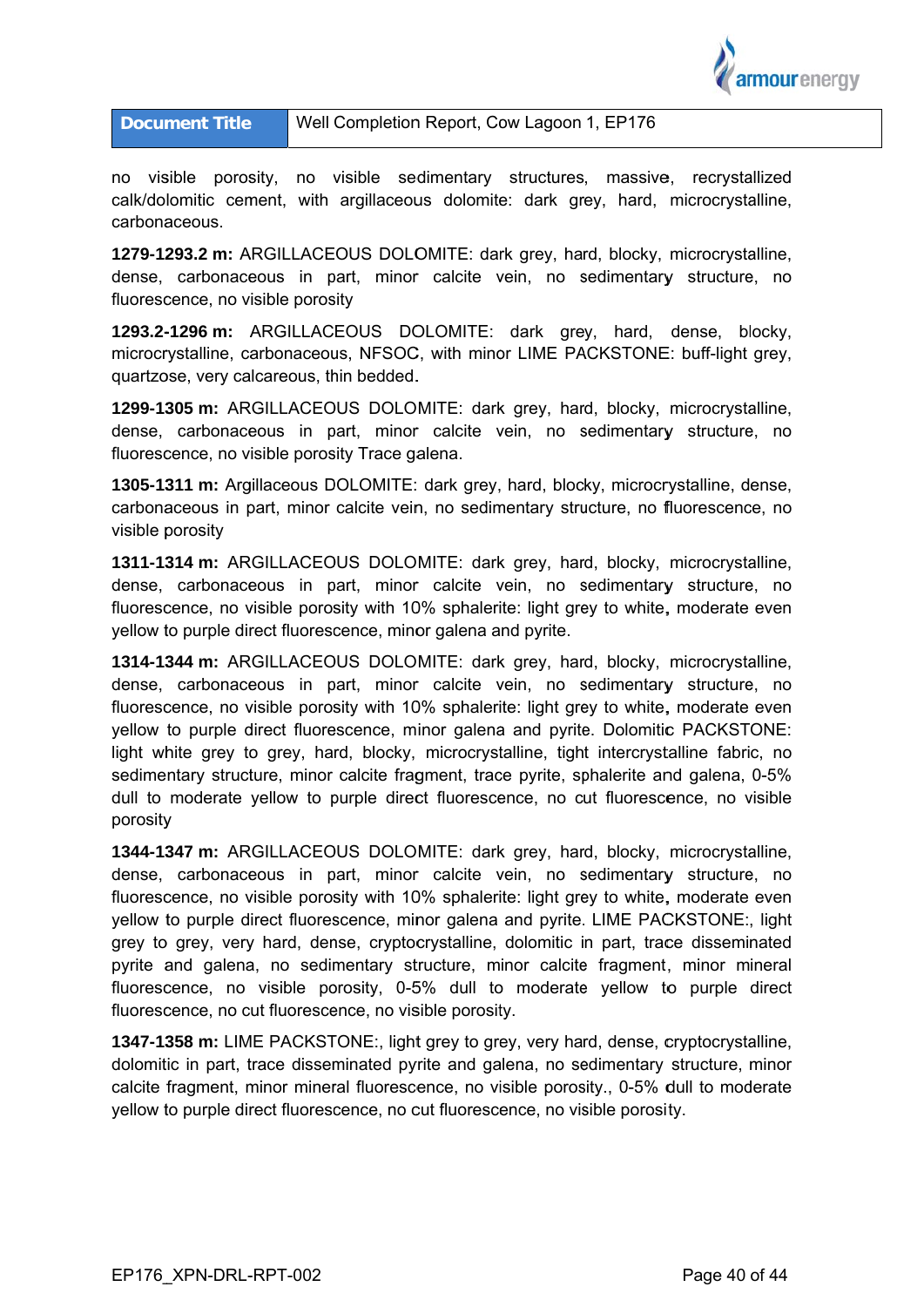

**1358-1373 m:** DOLOMITIC PACKSTONE: white to grey, cryptocrystalline to microcrystalline, very hard, blocky, dense, calcareous in part, trace pyrite and galena, minor natural mineral fluorescence, no visible porosity.

**1373-1379 m:** DOLOMITIC PACKSTONE: white to grey, cryptocrystalline to microcrystalline, very hard, blocky, dense, calcareous in part, trace pyrite and galena, minor natural mineral fluorescence, no visible porosity with ARGILLACEOUS DOLOMITE: dark grey, hard, blocky, microcrystalline, dense, carbonaceous inch part, minor calcite vein, no oil sedimentary structure, no oil fluorescence, no oil visible porosity.

1379-1400 m: ARGILLACEOUS DOLOMITE: dark grey, hard, blocky, microcrystalline, dense, carbonaceous inch part, minor calcite vein, no oil sedimentary structure, no oil fluorescence, no oil visible porosity with DOLOMITIC PACKSTONE: white to grey, cryptocrystalline to microcrystalline, very hard, blocky, dense, calcareous in part, trace pyrite and galena, minor natural mineral fluorescence, no visible porosity.

1400-1412 m: ARGILLACEOUS DOLOMITE: dark grey, hard, blocky, microcrystalline, dense, carbonaceous inch part, minor calcite vein, no oil sedimentary structure, no oil fluorescence, no oil visible porosity.

1412-1445 m: ARGILLACEOUS DOLOMITE: dark grey, hard, blocky, microcrystalline, dense, carbonaceous inch part, minor calcite vein, no oil sedimentary structure, no oil fluorescence, no oil visible porosity with DOLOMITIC PACKSTONE: white to grey, cryptocrystalline to microcrystalline, very hard, blocky, dense, calcareous in part, trace pyrite and galena, minor natural mineral fluorescence, no visible porosity.

**1445-1490 m:** DOLOMITIC PACKSTONE: white to grey, cryptocrystalline microcrystalline, very hard, blocky, dense, calcareous in part, trace pyrite and galena, minor natural mineral fluorescence, no visible porosity with ARGILLACEOUS DOLOMITE: dark grey, hard, blocky, microcrystalline, dense, carbonaceous inch part, minor calcite vein, no oil sedimentary structure, no oil fluorescence, no oil visible porosity. e to

**1490-1496 m:** DOLOMITIC PACKSTONE: white to grey, cryptocrystalline to microcrystalline, very hard, blocky, dense, calcareous in part, trace pyrite and galena, minor natural mineral fluorescence, no visible porosity with increasing ARGILLACEOUS DOLOMITE: dark grey, hard, blocky, microcrystalline, dense, carbonaceous inch part, minor calcite vein, no oil sedimentary structure, no oil fluorescence, no oil visible porosity.

1496-1511 m: ARGILLACEOUS DOLOMITE: grey to dark grey, hard, blocky, microcrystalline, dense, carbonaceous in part, minor calcite vein, no sedimentary structure, no fluorescence, no oil visible porosity, with minor DOLOMITIC PACKSTONE: white to grey, cryptocrystalline to microcrystalline, very hard, blocky, dense, calcareous in part, minor natural mineral fluorescence, no visible porosity, trace chert, few brecciated fragments.

**1511-1517 m:** ARGILLACEOUS DOLOMITE: grey to dark grey, hard, blocky, microcrystalline, dense, carbonaceous in part, minor calcite vein, no sedimentary structure, no fluorescence, no oil visible porosity, with minor DOLOMITIC PACKSTONE: light grey to grey, grey-brown in part, cryptocrystalline to microcrystalline, very hard,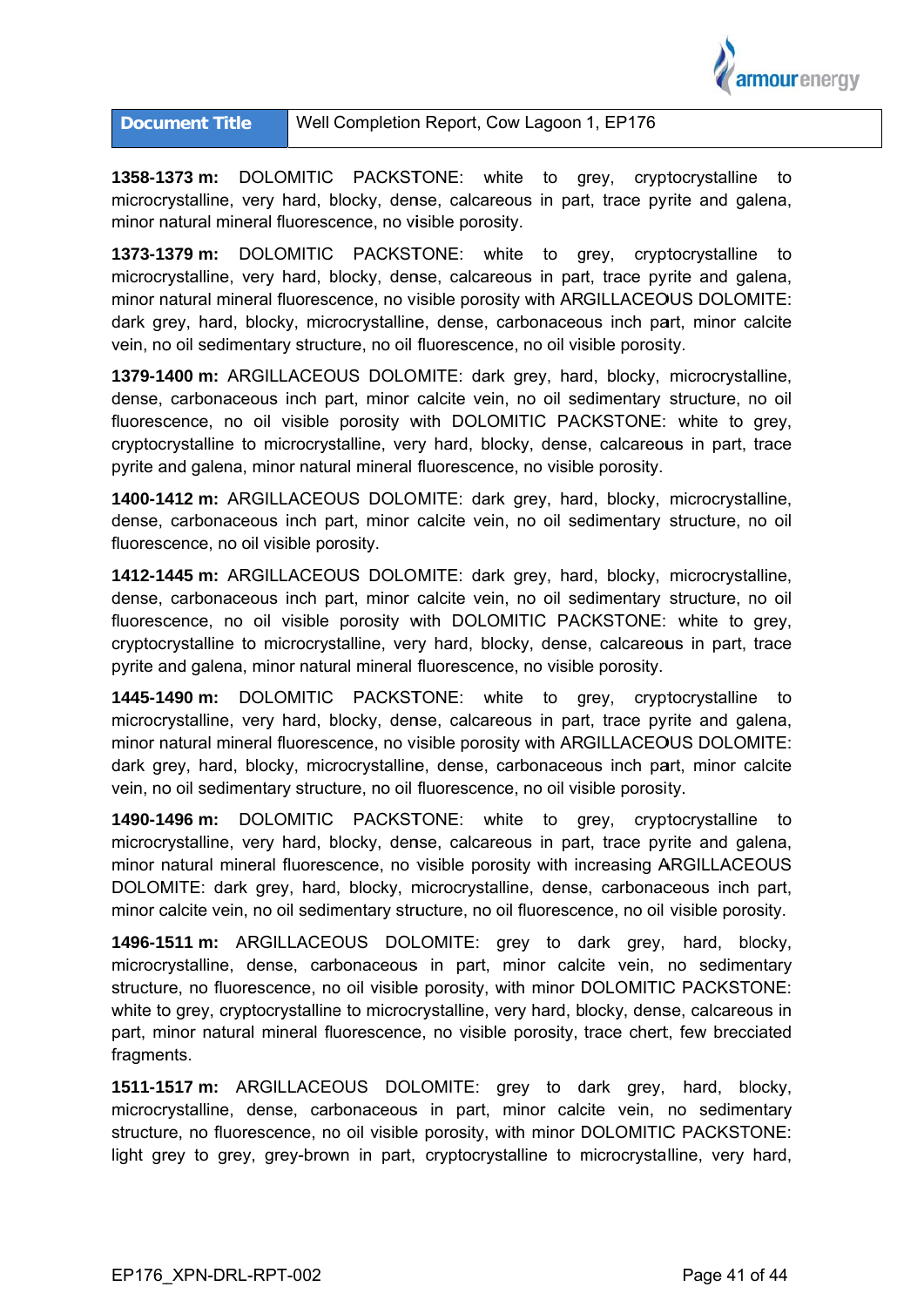

blocky, dense, calcareous in part, minor natural mineral fluorescence, no visible porosity, trace chert, few brecciated fragments.

**1517-1520 m:** ARGILLACEOUS DOLOMITE: grey to dark grey, hard, blocky, microcrystalline, dense, carbonaceous in part, minor calcite vein, no sedimentary structure, no fluorescence, no oil visible porosity, with minor DOLOMITIC PACKSTONE: light grey to grey, grey-brown in part, cryptocrystalline to microcrystalline, very hard, blocky, dense, calcareous in part, minor natural mineral fluorescence, no visible porosity, few brecciated fragments.

**1520-1523 m:** ARGILLACEOUS DOLOMITE: grey to dark grey, hard, blocky, microcrystalline, dense, carbonaceous in part, minor calcite vein, no sedimentary structure, no fluorescence, no oil visible porosity, with minor DOLOMITIC PACKSTONE: light grey to grey, grey-brown in part, cryptocrystalline to microcrystalline, very hard, blocky, dense, calcareous in part, minor natural mineral fluorescence, no visible porosity, trace chert, few brecciated fragments.

**1523-1538 m:** ARGILLACEOUS DOLOMITE: grey to dark grey, hard, blocky, microcrystalline, dense, carbonaceous in part, minor calcite vein, no sedimentary structure, no fluorescence, no oil visible porosity, with minor DOLOMITIC PACKSTONE: light grey to grey, grey-brown in part, cryptocrystalline to microcrystalline, very hard, blocky, dense, calcareous in part, minor natural mineral fluorescence, no visible porosity.

**1538-1592 m:** ARGILLACEOUS DOLOMITE: grey to dark grey, hard, blocky, microcrystalline, dense, silty in part, carbonaceous in part, minor calcite vein, no sedimentary structure, trace pyrite, no fluorescence, no visible porosity, DOLOMITIC PACKSTONE: light brown grey to grey, grey to brown, cryptocrystalline to crystalline, granular in part, very hard, blocky, dense, calcareous in part, minor natural mineral fluorescence, no visible porosity.

1592-1628 m: DOLOMITIC PACKSTONE: light brown grey to grey, cryptocrystalline micro crystalline no, very hard, angular, dense, calcareous vein in part, minor natural mineral fluorescence, no visible porosity, trace pyrite and galena, with ARGILLACEOUS DOLOMITE: grey to dark grey, brown in part, hard, blocky, angular in part, microcrystalline, dense, silty in part, carbonaceous in part, calcite vein, trace pyrite, no fluorescence, no visible porosity.

1628-1640 m: DOLOMITIC PACKSTONE: light brown grey to grey, cryptocrystalline to microcrystalline, very hard, angular, dense, calcareous vein in part, minor natural mineral fluorescence, no visible porosity, trace pyrite and galena, with 20% Dolomitic PACKSTONE light pink to brown, tuffaceous with shards and crystalline fragments in matrix, minor ARGILLACEOUS DOLOMITE: grey to dark grey, brown in part, hard, blocky, angular in part, microcrystalline, dense, silty in part, carbonaceous in part, calcite vein, trace pyrite, no fluorescence, no visible porosity.

**1640-1643 m:** DOLOMITIC PACKSTONE: light brown grey to grey, cryptocrystalline to microcrystalline, very hard, angular, dense, calcareous vein in part, minor natural mineral fluorescence, no visible porosity, trace pyrite and galena, with 40% Dolomitic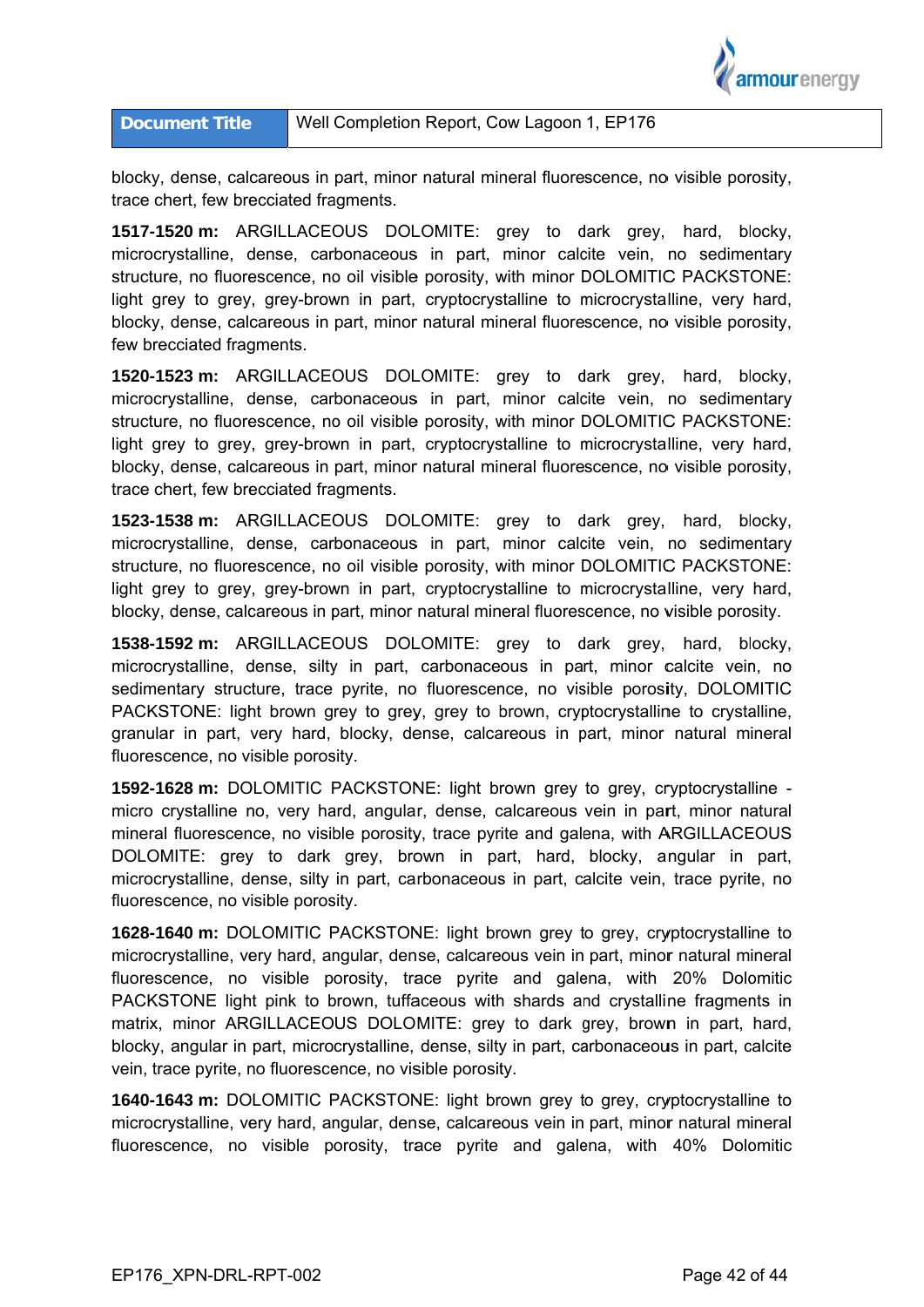

PACKSTONE light pink to grey green, tuffaceous with shards and crystalline fragments inch matrix, minor mineral fluorescence, no visible porosity.

**1643-1662 m:** DOLOMITIC MUDSTONE: light brown grey to grey, cryptocrystalline to microcrystalline, very hard, angular, dense, calcareous vein in part, minor natural mineral fluorescence, no visible porosity, trace pyrite and galena, with upper to 50% Dolomitic PACKSTONE light pink to grey green, tuffaceous with shards and crystalline fragments inch matrix, minor mineral fluorescence, no visible porosity.

**1662-1680 m:** DOLOMITIC MUDSTONE: light brown, pink in part, cryptocrystalline, very hard, angular to blocky, silty in part, tuffaceous in part, vitreous shards inch tuff, calcareous vein in part, no fluorescence, no visible porosity, DOLOMITIC PACKSTONE: light grey to light green grey, cream in part, very hard, angular, cryptocrystalline to microcrystalline, argillaceous in part, minor fluorescence, no visible porosity

**1680-1695 m:** DOLOMITIC MUDSTONE: light brown to grey brown, pink in part, cryptocrystalline, very hard, angular to blocky, silty in part, tuffaceous in part, vitreous shards and crystalline fragment inch tuff, calcareous vein in part, no fluorescence, no visible porosity, DOLOMITICPACKSTONE: light green grey to cream, very hard, angular, cryptocrystalline to microcrystalline, argillaceous in part, minor fluorescence, no visible porosity.

**1695-1701 m:** DOLOMITICMUDSTONE: light brown to purple, pink in part, cryptocrystalline, very hard, angular to blocky, silty in part, tuffaceous in part, trace vitreous shards and crystalline fragment inch tuff, no fluorescence, no visible porosity, DOLOMITICPACKSTONE: light green grey to cream, very hard, angular, cryptocrystalline to microcrystalline, argillaceous in part, iron-ferruginous in part, minor fluorescence, no visible p porosity.

**1701-1710 m:** DOLOMITICMUDSTONE: red brown to brown, cryptocrystalline, very hard, blocky, silty, trace tuff, no fluorescence, no visible porosity, DOLOMITICPACKSTONE: light green grey to cream, very hard, angular, cryptocrystalline, argillaceous in part, minor fluorescence, no visible porosity

**1710-1758 m:** DOLOMITICMUDSTONE: red brown to purple, cryptocrystalline, very hard, angular to blocky, silty, tuffaceous in part, trace vitreous shards and crystalline fragment inch tuff, no fluorescence, no visible porosity, DOLOMITICPACKSTONE: light green grey to cream, very hard, angular, cryptocrystalline, waxy, argillaceous in part, minor fluorescence, no visible porosity.

**1758-1761 m:** DOLOMITICPACKSTONE: light green to grey to cream, very hard, angular, cryptocrystalline, waxy, argillaceous in part, minor mineral fluorescence, no visible porosity, trace pyrite; DOLOMITICMUDSTONE: red brown to purple, cryptocrystalline, very hard, angular to blocky, silty, tuffaceous in part, trace vitreous shards and crystalline fragment inch tuff, no fluorescence, no visible porosity.

**1773-1776 m:** DOLOMITICPACKSTONE: light grey to dark grey to light green, very hard, angular, cryptocrystalline, waxy, argillaceous in part, minor mineral fluorescence, no visible porosity, with trace DOLOMITICMUDSTONE: red brown to purple, microcrystalline lower, very hard, angular to blocky, silty, fine, no fluorescence, no visible porosity.